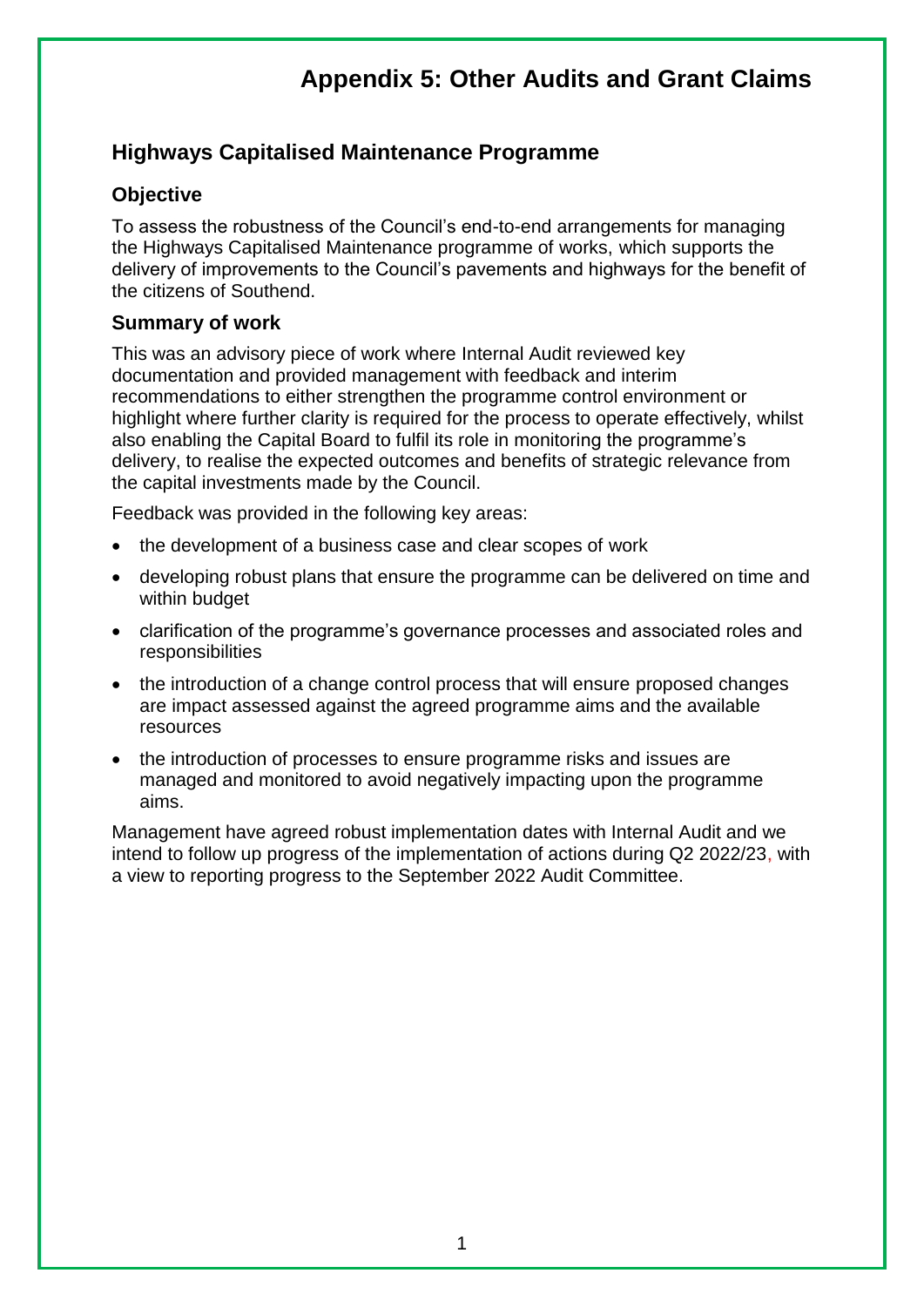### **Supporting Families Programme, Payments by Results Scheme Grant 2021/22 - claim September to December 2021**

### **Objective**

To assess compliance with the terms and conditions of the Department for Levelling Up, Housing and Communities (DLUHC) Programme Guidance for making Payment by Result (PBR) claims for the year April 2021 to March 2022 under the 2021-22 Phase of the Supporting Families Programme.

### **Background**

The new phase of the programme aims to build resilience by providing whole family support at the earliest possible point and help prevent escalation into statutory services. The Council has agreed to achieve measurable outcomes with a minimum of 258 families assisted by March 2022 under this Programme.

In line with the previous Troubled Families Programme, the new phase requires that Internal Audit verifies a 10% representative sample of PBR claims before they are made to ensure there is supporting evidence to confirm families:

- met the required criteria to be considered for entry to the Supporting Families Programme
- have achieved either continuous employment or significant and sustained progress against all problems identified at the point of engagement and during intervention as defined by the Council's agreed Outcomes Plan.

The new Programme Guidance has been updated to allow for a second PBR claim to be made for a family receiving support where a certain set of circumstances have been met. This is particularly pertinent as families recover from the impacts of the Covid-19 pandemic.

#### **Conclusion – claim period September to December 2021**

Between October and December 2021, 91 PBR claims were presented to audit, prior to submission to the DLUHC. Twelve were presented as second claims in relation to families for which a PBR claim had previously been made.

Audit work resulted in the following findings and adjustment to the final PBR claim made to the DLUHC in respect of the original twelve reclaims:

- one was removed from the PBR claim finally made as it did not meet the criteria for a second claim in that the required two years gap between the first and second claims had not elapsed. Going forward these claims will be reviewed to identify whether they meet criteria for a subsequent claim to the DLUHC.
- three were not confirmed as reclaims so were declared as standard PBR claims.

The remaining eight were confirmed as reclaims and declared as such on the claim to DLUCH.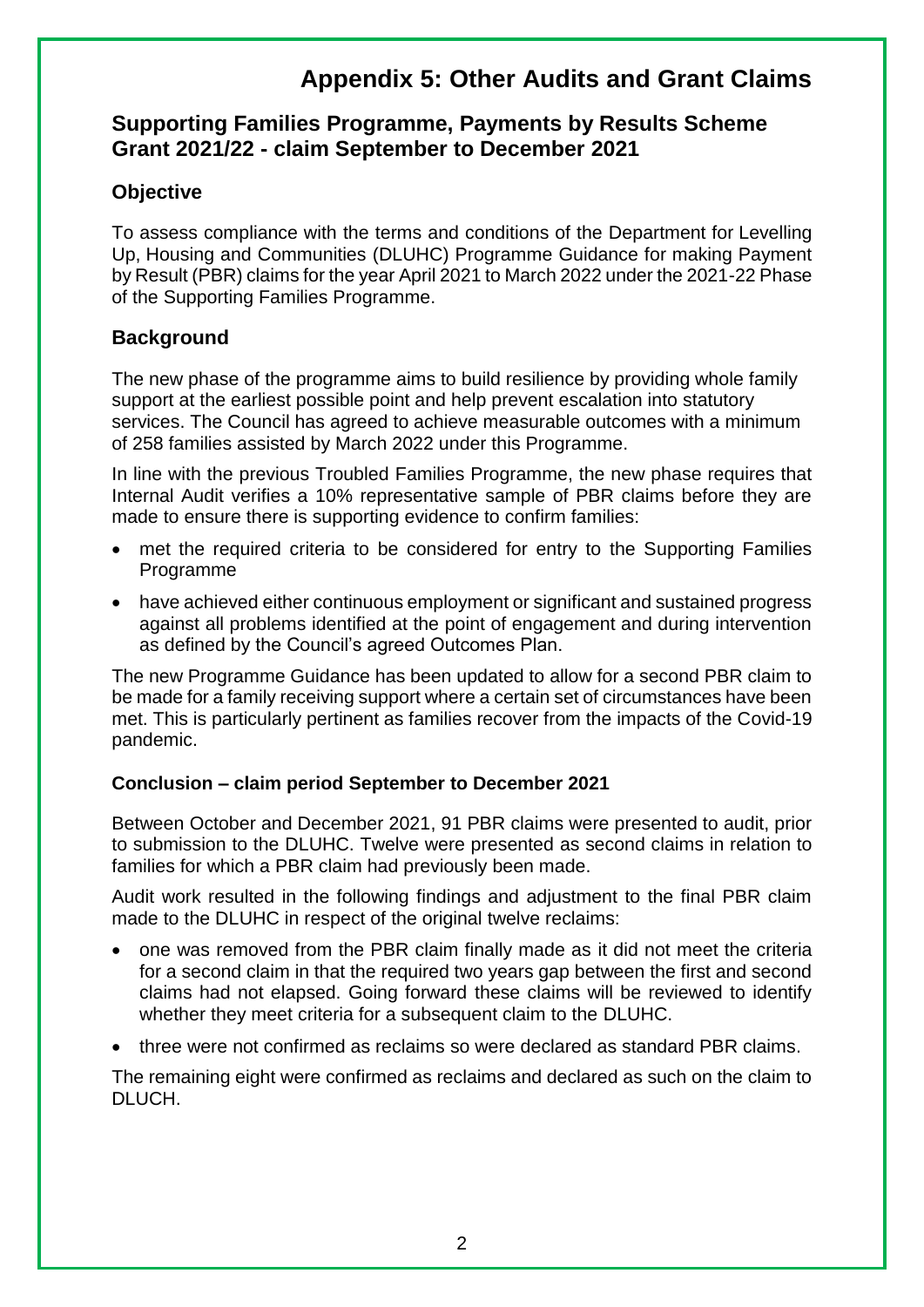Of the 90 claims submitted to the DLUHC for a PBR payment the Early Help and Family Support Team Manager had:

- independently reviewed nine of the 48 claims where families were supported by the Early Help and Family Support team, to confirm appropriate evidence had been provided for a PBR to be claimed. This exceeded the usual 10% check of claims made
- reviewed evidence for a further 42 cases relating to Child in Need (CIN) and Youth Offending Service (YOS) claims where families had been supported by other Social Care teams.

Internal Audit randomly selected nine claims for review which included four worked on by the Early Help and Family Support team (including one reclaim case), four CIN claims and one YOS claim which had all been reviewed independently by the Early Help and Family Support Team Manager. For all nine claims, suitable evidence was available to support:

- entry into the programme
- a claim for significant and sustained progress against all problems identified at the point of engagement and during intervention.

### **Children's Quality Assurance Framework (QAF)**

#### **Objective**

To provide support and challenge to the Children's Services Steering Group responsible for monitoring the pilot and roll out of the more targeted and focused approach to case file audits. The aim being to improve overall social work practice by using learning to build on the good practice and support those areas where improvements would deliver better outcomes to young people and families.

#### **Summary of work**

Feedback was provided in October 2021 and February 2022 to the Chair of the Steering Group and colleagues in the Practice Unit after first and second round of case file audits completed.

Feedback and discussion was provided regarding:

- the Audit tool to be used in the pilot
- the content of the July to September Quarterly Assurance report prepared for Children Services Departmental Management Team
- the risks associated with the transition of the pilot to business as usual
- clarifying arrangements in procedural documents to make expectations and processes clear
- the difference in the clarity and / or quality of action plans emanating from case file audits when assessing the actions plans against Specific, Measurable, Achievable, Relevant, and Time-Bound goals (SMART objectives). Internal audit have been asked to provide some further support to the service to develop this area.